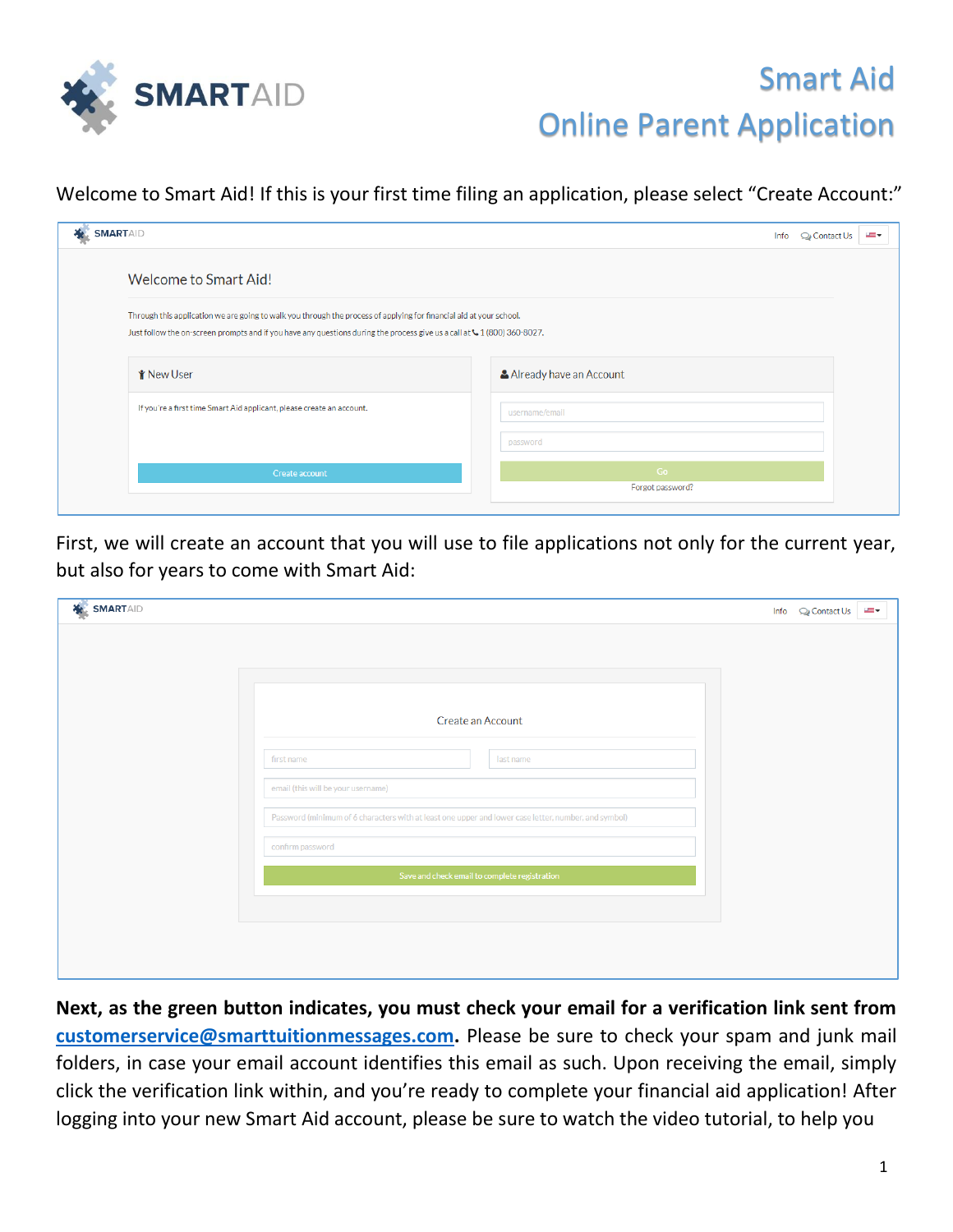complete the application, or even chat with one of our Customer Support Professionals, right on the application webpage! Once you are ready to begin, click "Continue Application." You will then be prompted to enter the Parent/Guardian information for your *entire* household:

## Welcome back, Smart Parent. Your Application ID is: 20012165 My Applications My Documents You have not yet submitted any documents. Application for 2020-2021 STATUS: Open Here are some helpful hints for your financial aid application: Here are some helpful hints for your financial aid application: Looking for more help? © Take your time and answer each question accurately. Download a list of all documents to help you complete your application ■ You will be able to save your application and come back to it at any time. |※ Your application will not be reviewed until the application is complete and all required Watch a video tutorial to help you complete your application documents are submitted. D Be sure to complete your application before your school's deadline to be considered for aid.

The deadline is provided on your school's Parent Instructions form.

**CHAT NOW USING IM.** 

| <b>Your Application</b>             |                           |                                                                                 |           |                              |                                                |                           |
|-------------------------------------|---------------------------|---------------------------------------------------------------------------------|-----------|------------------------------|------------------------------------------------|---------------------------|
| <b>Household Information</b>        | Income & Expenses         | Assets & Debts                                                                  |           | <b>Special Circumstances</b> | Submit                                         |                           |
| A. Parent/Guardian Information -    |                           |                                                                                 |           |                              | Watch a video tutorial for this section $\Box$ |                           |
| <b>O</b> Tell us about your family. |                           |                                                                                 |           |                              |                                                |                           |
| First Name                          |                           |                                                                                 | Last Name |                              |                                                |                           |
| Date of Birth                       |                           | Cell Phone                                                                      |           | Home Phone                   |                                                |                           |
| mm/dd/yyyy                          | ≝                         | $(\# \# \#) \# \# \# \# \# \# \# \#$                                            |           | $(###) ### + ####$           |                                                |                           |
| Home Street Address                 |                           |                                                                                 |           |                              | Apt.#                                          |                           |
| Zip Code                            | City                      |                                                                                 |           | State<br>Select One          |                                                | $\boldsymbol{\mathrm{v}}$ |
|                                     |                           |                                                                                 |           |                              |                                                |                           |
| <b>Marital Status</b>               |                           |                                                                                 |           |                              |                                                |                           |
| Select One                          | $\boldsymbol{\mathrm{v}}$ |                                                                                 |           |                              |                                                |                           |
| Work Status                         |                           |                                                                                 |           |                              |                                                |                           |
| Select One                          | $\boldsymbol{\mathrm{v}}$ |                                                                                 |           |                              |                                                |                           |
|                                     |                           |                                                                                 |           |                              |                                                |                           |
|                                     |                           | I confirm all details are correct<br>Save & Continue to Dependent Information ● |           |                              |                                                |                           |
|                                     |                           |                                                                                 |           |                              |                                                | CHAT NOW USING IM.        |

After adding each Parent/Guardian's information, click "Save & Continue to Dependent Information:"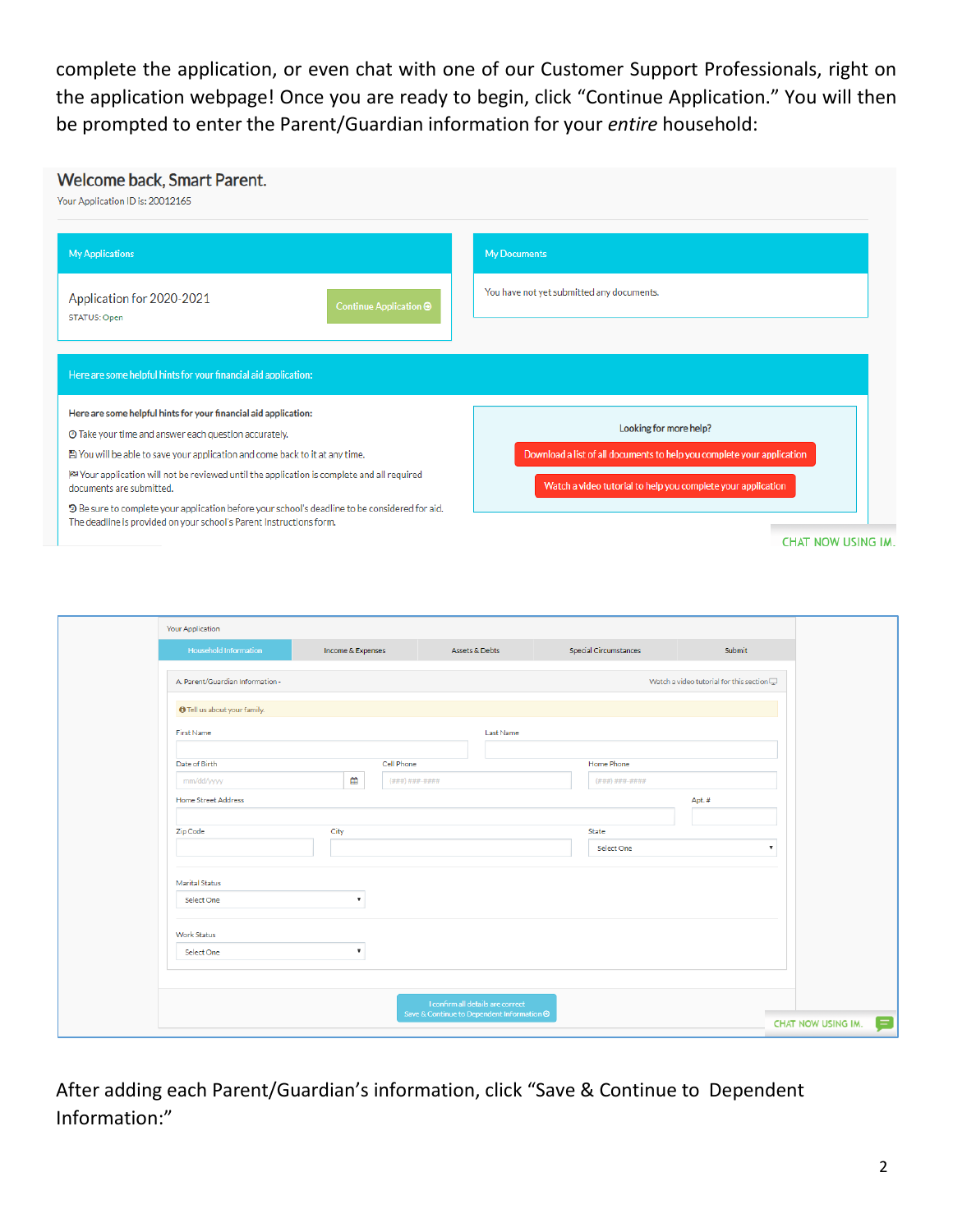|                                                  | Income & Expenses |                           | Assets & Debts                               | <b>Special Circumstances</b> | Submit                                            |
|--------------------------------------------------|-------------------|---------------------------|----------------------------------------------|------------------------------|---------------------------------------------------|
| <b>B. Dependent Information</b>                  |                   |                           |                                              |                              | Watch a video tutorial for this section $\square$ |
| <b>O</b> Enter all dependents in the household.  |                   |                           |                                              |                              |                                                   |
| First Name                                       |                   |                           | Last Name                                    |                              |                                                   |
| Daughter                                         |                   |                           | Test                                         |                              |                                                   |
| Date of Birth                                    |                   |                           | Gender                                       |                              |                                                   |
| 01/01/2000                                       |                   | ₩                         | Male                                         |                              | v                                                 |
| School Status                                    |                   |                           | Upcoming grade                               |                              |                                                   |
| Applying for aid                                 |                   | $\boldsymbol{\mathrm{v}}$ | $\mathsf K$                                  | $\boldsymbol{\mathrm{v}}$    |                                                   |
| To Daughter Test, Test Parent is:                |                   |                           |                                              |                              |                                                   |
| Mother                                           |                   | ۷                         |                                              |                              |                                                   |
| <b>Annual Tuition Contributions</b>              |                   |                           |                                              |                              |                                                   |
| Household                                        |                   |                           | Other                                        |                              |                                                   |
| \$ 0                                             |                   |                           | \$ 0                                         |                              |                                                   |
| <b>B.1 Dependent 1 Information</b><br>First Name |                   |                           | Last Name                                    |                              | <b>窗 Remove</b>                                   |
| Son                                              |                   |                           | Test                                         |                              |                                                   |
| Date of Birth                                    |                   |                           | Gender                                       |                              |                                                   |
|                                                  |                   | ₩                         | Female                                       |                              |                                                   |
| 01/01/2000                                       |                   |                           |                                              |                              | $\boldsymbol{\mathrm{v}}$                         |
| School Status                                    |                   |                           | Upcoming grade                               |                              |                                                   |
| Applying for aid                                 |                   | $\boldsymbol{\mathrm{v}}$ | $\mathbf{1}$                                 | $\boldsymbol{\mathrm{v}}$    |                                                   |
| To Son Test, Test Parent is:                     |                   |                           |                                              |                              |                                                   |
| Mother                                           |                   | v                         |                                              |                              |                                                   |
| <b>Annual Tuition Contributions</b>              |                   |                           |                                              |                              |                                                   |
| Household                                        |                   |                           | Other                                        |                              |                                                   |
| \$ 0                                             |                   |                           | $\frac{1}{2}$<br>$\overline{0}$              |                              |                                                   |
| Add an other dependent                           |                   |                           |                                              |                              |                                                   |
|                                                  |                   |                           |                                              |                              |                                                   |
|                                                  | <b>O</b> Back     |                           | Save & Continue to Students on Application ● |                              | CHAT NOW LISING IM                                |

Please be sure to indicate the children who are applying for financial aid with "Applying for Aid" as their **School Status**. Here, you'll also see 2 fields under **Annual Tuition Contributions.** The "Household" field indicates how much your family can afford towards the specific dependent's tuition expense. Similarly, the "Other" field refers to any source from outside of your household that contributes towards the tuition expense. For example, if the student's grandparents (or other relative) gifted money towards tuition, or if the dependent received a scholarship or grant from another source, that would be indicated here. After adding each of your household's dependents, click "Save & Continue to Students on Application." This brings us to the "Select a School" page. Please be advised that you can apply to as many Smart Aid Schools as needed with just one application!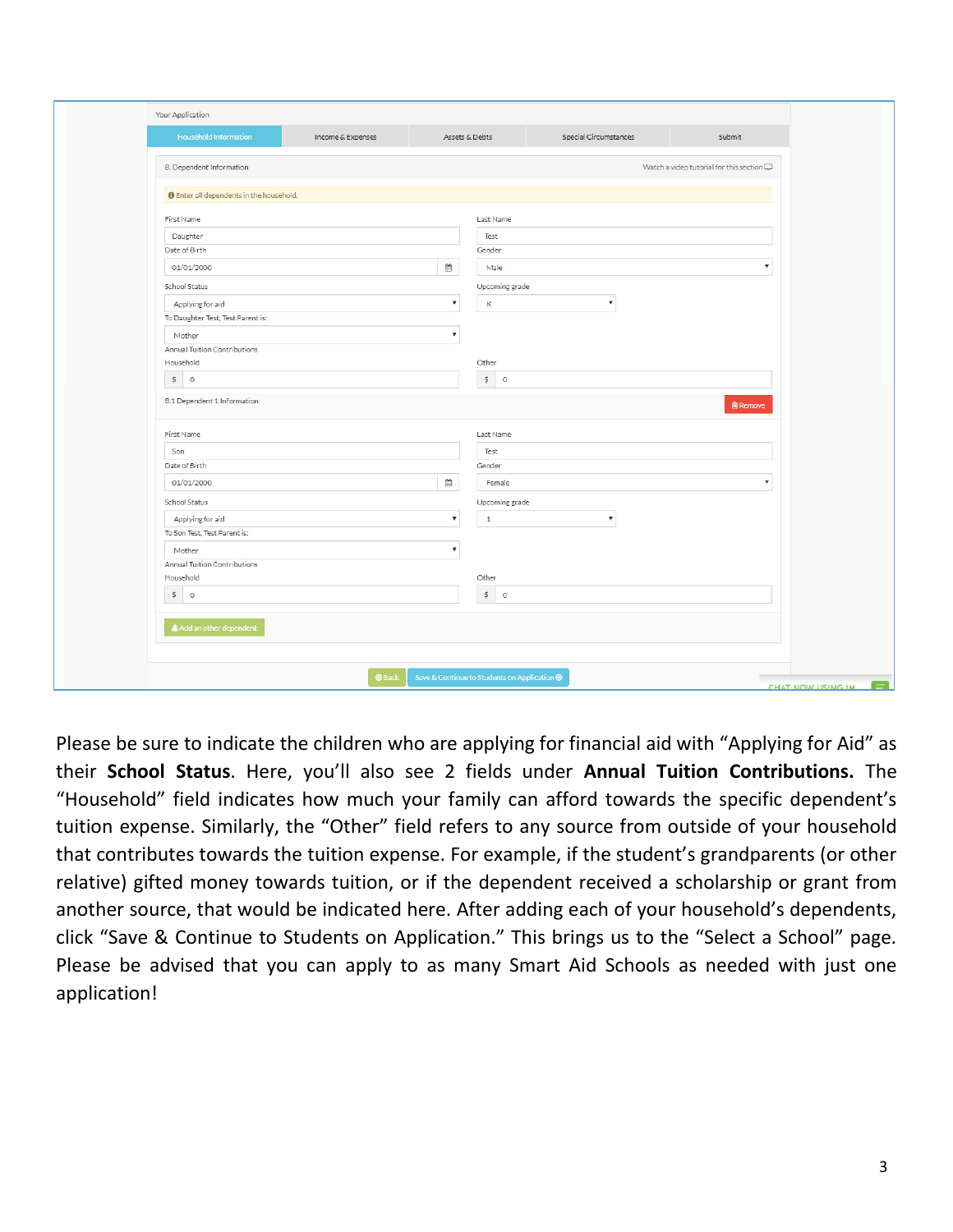| Your Application                      |                              |                   |                     |                                      |                                 |                                                   |                |
|---------------------------------------|------------------------------|-------------------|---------------------|--------------------------------------|---------------------------------|---------------------------------------------------|----------------|
|                                       | <b>Household Information</b> | Income & Expenses | Assets & Debts      |                                      | Special Circumstances           |                                                   | Submit         |
| Students on Application               |                              |                   |                     |                                      |                                 | Watch a video tutorial for this section $\square$ |                |
| Student 1 - Test, Daughter            |                              |                   |                     |                                      |                                 |                                                   |                |
| 10427                                 | Smart Aid Demo School        |                   |                     |                                      |                                 |                                                   | $\blacksquare$ |
| Student 2 - Test, Son                 |                              |                   |                     |                                      |                                 |                                                   |                |
| C. Select A School                    |                              |                   |                     |                                      |                                 |                                                   | Next >         |
| School Code<br>10427                  |                              |                   | School Name         |                                      |                                 |                                                   |                |
| City                                  |                              |                   | State<br>Select One | $\boldsymbol{\mathrm{v}}$            | Radius<br>Select                | $\overline{\mathbf{v}}$<br>Q                      |                |
| <b>School Code</b>                    | School Name                  |                   | School City         | State                                | Grades                          | Radius                                            | Select         |
| 10427                                 | Smart Aid Demo School        |                   | Omaha               | <b>NE</b>                            | PK,K,1,2,3,4,5,6,7,8,9,10,11,12 | $\circ$                                           | $\checkmark$   |
| Select student(s)<br>/ Test, Daughter |                              |                   |                     | Test, Son                            |                                 |                                                   |                |
|                                       |                              |                   | <b>O</b> Back       | Save & Continue to Select A School @ |                                 |                                                   |                |

There are several fields where you can search for the school(s) you are applying for. Type in the 5 digit school code listed on the Parent Instructions you've received, the name of the school, or the school's city, then click the green magnifying glass button to search. Your school will then appear within the grid on the page. Once you've selected your school, as seen above, select which of your dependents is attending the school, and click the green "Next" button. When applying for financial aid for additional dependents, please remove the school code from the School Code search bar, then enter the school code for the next school you would like to apply for, and click the green magnifying glass to locate the new school. Just as before, when the school appears, select the school and the dependent that will be applying for financial aid using the corresponding checkboxes. Once you have selected a school for your each of your dependents indicated to be "Applying for Financial Aid," please click the green "Next" button, as seen in the screenshot below:

| Your Application                    |                              |                   |               |                                             |                                      |                                                   |           |
|-------------------------------------|------------------------------|-------------------|---------------|---------------------------------------------|--------------------------------------|---------------------------------------------------|-----------|
|                                     | <b>Household Information</b> | Income & Expenses |               | Assets & Debts                              | <b>Special Circumstances</b>         |                                                   | Submit    |
| Students on Application             |                              |                   |               |                                             |                                      | Watch a video tutorial for this section $\square$ |           |
| Student 1 - Test, Daughter          |                              |                   |               |                                             |                                      |                                                   |           |
| 10427                               | Smart Aid Demo School        |                   |               |                                             |                                      |                                                   | $\bullet$ |
| Student 2 - Test. Son               |                              |                   |               |                                             |                                      |                                                   |           |
| 99999                               | Our Faithful Test School     |                   |               |                                             |                                      |                                                   | $\bullet$ |
| C. Select A School                  |                              |                   |               |                                             |                                      |                                                   | Next >    |
| School Code                         |                              |                   | School Name   |                                             |                                      |                                                   |           |
| 99999                               |                              |                   |               |                                             |                                      |                                                   |           |
| City                                |                              |                   | State         | $\boldsymbol{\mathrm{v}}$                   | Radius<br>$\boldsymbol{\mathrm{v}}$  |                                                   |           |
|                                     |                              |                   | Select One    |                                             | Select                               | $\alpha$                                          |           |
|                                     | School Code School Name      |                   | School City   | State                                       | Grades                               | Radius                                            | Select    |
| 99999                               | Our Faithful Test School     |                   | New york      | NY                                          | KHalf,KFull,1,2,4,5,6,7,8,9,10,11,12 | $\bullet$                                         | z         |
| Select student(s)<br>Test, Daughter |                              |                   |               | / Test, Son                                 |                                      |                                                   |           |
|                                     |                              |                   |               |                                             |                                      |                                                   |           |
|                                     |                              |                   | <b>O</b> Back | Save & Continue to Select A School <b>⊕</b> |                                      |                                                   |           |
|                                     |                              |                   |               |                                             |                                      |                                                   |           |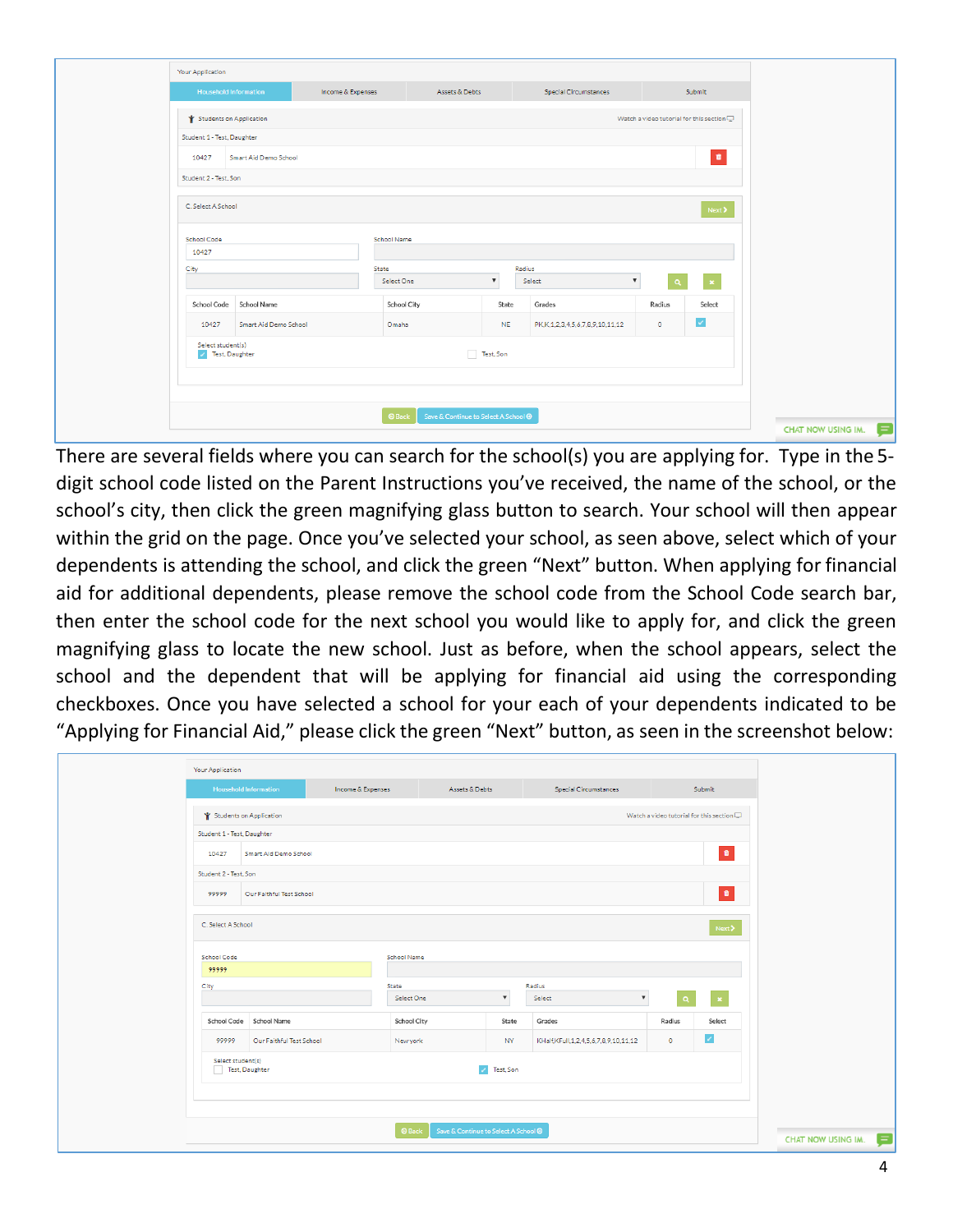Next, you will be prompted to enter the Grade of your dependent(s) that are applying for aid. Please make sure to enter your student's grade for the upcoming 2020-2021 school year (not their current grade) and select the Parish you belong to or the Non-Parishioner code. Leaving these fields blank will delay the processing of your application:

| <b>Household Information</b> | Income & Expenses        | Assets & Debts | <b>Special Circumstances</b> | Submit                                         |
|------------------------------|--------------------------|----------------|------------------------------|------------------------------------------------|
|                              |                          |                |                              |                                                |
| C. Select A School           |                          |                |                              | Watch a video tutorial for this section $\Box$ |
|                              |                          |                |                              |                                                |
| Student                      | School Name              | Grade          | Code                         | Tuition                                        |
| Test, Daughter               | Smart Aid Demo School    | 5              | Select                       | \$<br>32,950                                   |
| Test, Son                    | Our Faithful Test School |                | Select<br>▼                  | \$<br>10,000                                   |
|                              |                          |                |                              |                                                |
|                              |                          |                |                              |                                                |
|                              |                          |                |                              |                                                |

Then you will be asked to enter your Employment Income if you are employed, and your Business Income if you are self-employed:

| Your Application                           |                                                                                                                   |                                                             |                                                                                                            |                                                   |
|--------------------------------------------|-------------------------------------------------------------------------------------------------------------------|-------------------------------------------------------------|------------------------------------------------------------------------------------------------------------|---------------------------------------------------|
| <b>Household Information</b>               | Income & Expenses                                                                                                 | Assets & Debts                                              | <b>Special Circumstances</b>                                                                               | Submit                                            |
| D. Employment Income                       |                                                                                                                   |                                                             |                                                                                                            | Watch a video tutorial for this section $\square$ |
|                                            | O In this section you will tell us about your employment income. Please have your most recent paystubs available. |                                                             |                                                                                                            |                                                   |
| Parent/Guardian<br>Select One              | Employer Name<br>$\boldsymbol{\mathrm{v}}$                                                                        | Current<br>Pick One                                         | Est. Annual Income<br>\$<br>$\mathbf{v}$                                                                   | Remove<br>$\hat{\mathbf{B}}$                      |
| Add another employer<br>E. Business Income |                                                                                                                   |                                                             |                                                                                                            |                                                   |
|                                            | O In this section you will tell us about your business income (if applicable).                                    |                                                             |                                                                                                            |                                                   |
| Parent/Guardian<br>Select One              | <b>Business Name</b><br>$\boldsymbol{\mathrm{v}}$                                                                 | Active<br>Pick One<br><b>Type of Business</b><br>Select One | Est. Annual Income<br>\$<br>$\mathbf{v}$<br>Percentage Owned<br>$\frac{9}{6}$<br>$\boldsymbol{\mathrm{v}}$ |                                                   |
| Remove<br>音                                |                                                                                                                   |                                                             |                                                                                                            |                                                   |
|                                            |                                                                                                                   |                                                             |                                                                                                            | <b>CHAT NOW USING IM.</b>                         |

After adding your employment and/or Business Information, please confirm that all answers are correct, then click "Save & Continue to Monthly Income:"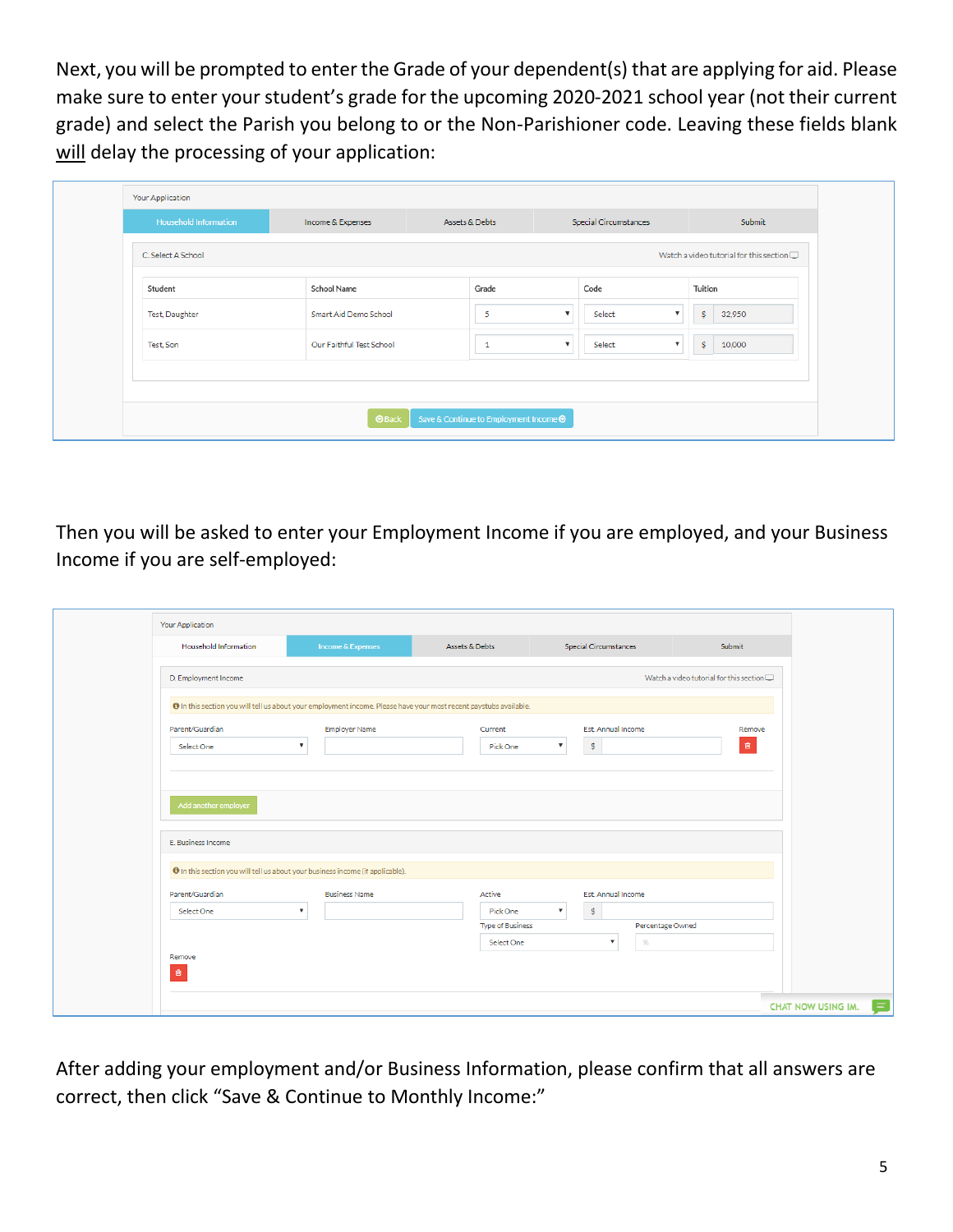| Household Information                                                                                     | Income & Expenses            | Assets & Debts                                                                   | Special Circumstances<br>Submit                   |                           |
|-----------------------------------------------------------------------------------------------------------|------------------------------|----------------------------------------------------------------------------------|---------------------------------------------------|---------------------------|
| F. Monthly Income                                                                                         |                              |                                                                                  | Watch a video tutorial for this section $\square$ |                           |
| Do you currently receive monthly income?<br>(Examples: Food Stamps, Social Security, Child Support, etc.) |                              |                                                                                  | Yes                                               | ۰                         |
| Please enter monthly amounts:                                                                             |                              |                                                                                  |                                                   |                           |
| Welfare/TANF                                                                                              | Food Stamps<br>Child Support | Alimony                                                                          | Retirement/IRA                                    |                           |
| \$                                                                                                        | $\mathbb{S}$<br>$\mathsf{S}$ | $\hat{\mathcal{Z}}$                                                              | $\ddot{\varphi}$                                  |                           |
| Social Security benefits for:                                                                             |                              |                                                                                  |                                                   |                           |
| Parent/Guardian                                                                                           | Dependent                    | Housing Allowance                                                                | Miscellaneous                                     |                           |
| \$                                                                                                        | $\mathbb{S}$                 | $\mathfrak{s}$                                                                   | $\ddot{\$}$                                       |                           |
| Veterans Benefits                                                                                         | Foster Care                  | Other                                                                            |                                                   |                           |
| G. Other Annual Income                                                                                    |                              |                                                                                  |                                                   |                           |
| Do you currently receive additional annual income?                                                        |                              |                                                                                  | Yes                                               | ۰                         |
| (Examples: Unemployment, Worker's Compensation, etc.)<br>Please enter annual amounts:                     |                              |                                                                                  |                                                   |                           |
| Interest & Dividends                                                                                      | Worker's Compensation        | Unemployment                                                                     | Miscellaneous                                     |                           |
| $\mathbb{S}$                                                                                              | $\mathbb{S}$                 | \$                                                                               | $\hat{\varphi}$                                   |                           |
| Select all that apply for Miscellaneous income:<br>Capital Gains                                          |                              | Winnings                                                                         |                                                   |                           |
| Inheritance                                                                                               |                              | 1099-M                                                                           |                                                   |                           |
| Assistance from friends/relatives                                                                         |                              | Other                                                                            |                                                   |                           |
|                                                                                                           |                              |                                                                                  |                                                   |                           |
|                                                                                                           | <b>O</b> Back                | I confirm all details are correct<br>Save & Continue to Housing Expense <b>⊙</b> |                                                   | <b>CHAT NOW USING IM.</b> |
|                                                                                                           |                              |                                                                                  |                                                   |                           |

After entering all the Monthly and Other Annual Income that is applicable to your household, click the "Save & Continue to Housing Expenses" button. Here, you will be prompted to enter your Housing Information, whether you Own a home, or Rent a home:

| Your Application                           |                    |                                                                           |                                             |                                                   |
|--------------------------------------------|--------------------|---------------------------------------------------------------------------|---------------------------------------------|---------------------------------------------------|
| <b>Household Information</b>               | Income & Expenses  | Assets & Debts                                                            | <b>Special Circumstances</b>                | Submit                                            |
| H. Housing Expense                         |                    |                                                                           |                                             | Watch a video tutorial for this section $\square$ |
| Do you rent or own your primary residence? |                    |                                                                           | Own                                         | $\boldsymbol{\mathrm{v}}$                         |
| Monthly Mortgage                           |                    |                                                                           | $\mathsf{\$}$                               |                                                   |
| Current Market Value                       |                    |                                                                           | \$.                                         |                                                   |
| Total Owed on Property                     |                    |                                                                           | \$                                          |                                                   |
| Please enter annual amounts                |                    |                                                                           |                                             |                                                   |
| <b>Electricity Expense</b>                 | $\dot{\mathbb{S}}$ |                                                                           | Previous Year Property Tax<br>$\frac{1}{2}$ |                                                   |
| Gas, Oil, Coal Expense                     | \$                 |                                                                           | Previous Year Home Insurance<br>-\$         |                                                   |
| Water/Sewage Expense                       | \$                 |                                                                           | <b>Type of Dwelling</b>                     | $\overline{\mathbf{v}}$                           |
|                                            |                    |                                                                           |                                             |                                                   |
|                                            |                    |                                                                           |                                             |                                                   |
|                                            | <b>O</b> Back      | I confirm all details are correct<br>Save & Continue to Medical Expense → |                                             | CHAT NOW USING IM.                                |

The next page will ask for information regarding other expenses that might be applicable to your household: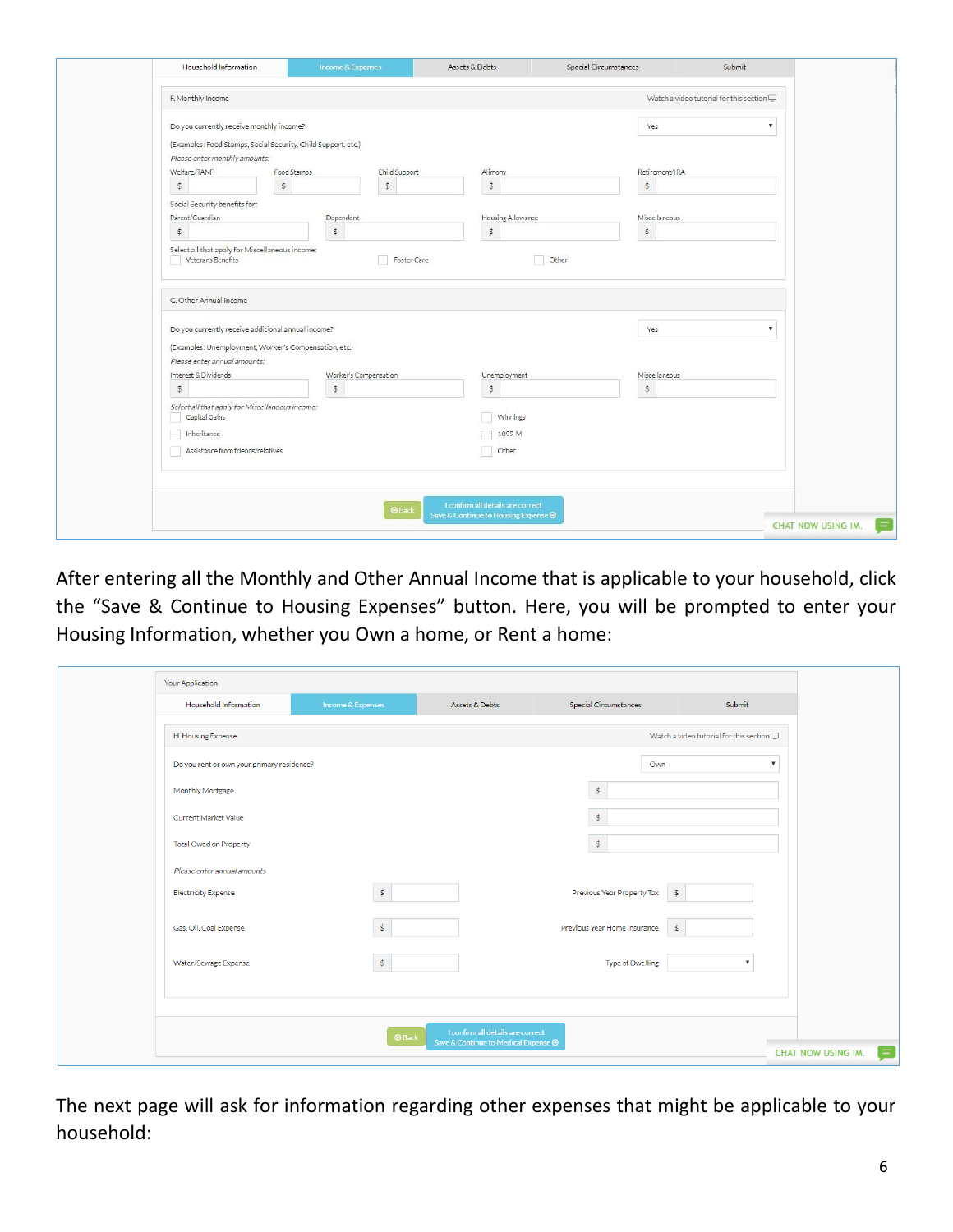| Household Information                           | Income & Expenses | Assets & Debts                        | Special Circumstances | Submit                                         |
|-------------------------------------------------|-------------------|---------------------------------------|-----------------------|------------------------------------------------|
| I. Medical Expense                              |                   |                                       |                       | Watch a video tutorial for this section $\Box$ |
| Do you have current or past medical expenses?   |                   |                                       | Select                | $\boldsymbol{\mathrm{v}}$                      |
|                                                 |                   |                                       |                       |                                                |
| J. Child Support/Alimony                        |                   |                                       |                       |                                                |
| Do you currently pay child support to others?   |                   |                                       | Select                | $\boldsymbol{\mathrm{v}}$                      |
| Do you currently pay alimony support to others? |                   |                                       | Select                | $\boldsymbol{\mathrm{v}}$                      |
|                                                 |                   |                                       |                       |                                                |
| K. Child Care                                   |                   |                                       |                       |                                                |
| Do you currently have child care cost?          |                   |                                       | Select                | $\boldsymbol{\mathrm{v}}$                      |
| L. Elderly Care                                 |                   |                                       |                       |                                                |
| Do you currently have elderly care cost?        |                   |                                       | Select                | $\boldsymbol{\mathrm{v}}$                      |
|                                                 |                   |                                       |                       |                                                |
|                                                 | <b>O</b> Back     | I confirm all details are correct     |                       |                                                |
|                                                 |                   | Save & Continue to Donations <b>⊙</b> |                       | CHAT NOW USING IM.                             |

After completing these items, please click "Save & Continue to Donations" to find the Donations section:

| Household Information                                                    | Income & Expenses | Assets & Debts                      | <b>Special Circumstances</b> | Submit                                            |
|--------------------------------------------------------------------------|-------------------|-------------------------------------|------------------------------|---------------------------------------------------|
| M. Donations                                                             |                   |                                     |                              | Watch a video tutorial for this section $\square$ |
| O In this section you will tell us about your donations (if applicable). |                   |                                     |                              |                                                   |
| Do you donate to any charities or organizations?                         |                   |                                     | Yes                          | $\boldsymbol{\mathrm{v}}$                         |
| Name of Charity/Organization                                             |                   |                                     |                              | Remove<br>$\widehat{\mathbf{u}}$                  |
| <b>Total Annual Donation</b>                                             |                   | $\mathsf{s}$<br>Enter dollar amount |                              |                                                   |
|                                                                          |                   |                                     |                              |                                                   |
| Add                                                                      |                   |                                     |                              |                                                   |
|                                                                          |                   |                                     |                              |                                                   |
|                                                                          |                   | I confirm all details are correct   |                              |                                                   |

If your household makes any contributions to charities or organizations, please list the amounts and the name of the organization, and **add** each separately. Once this is completed, click "Save & Continue to Real Estate:"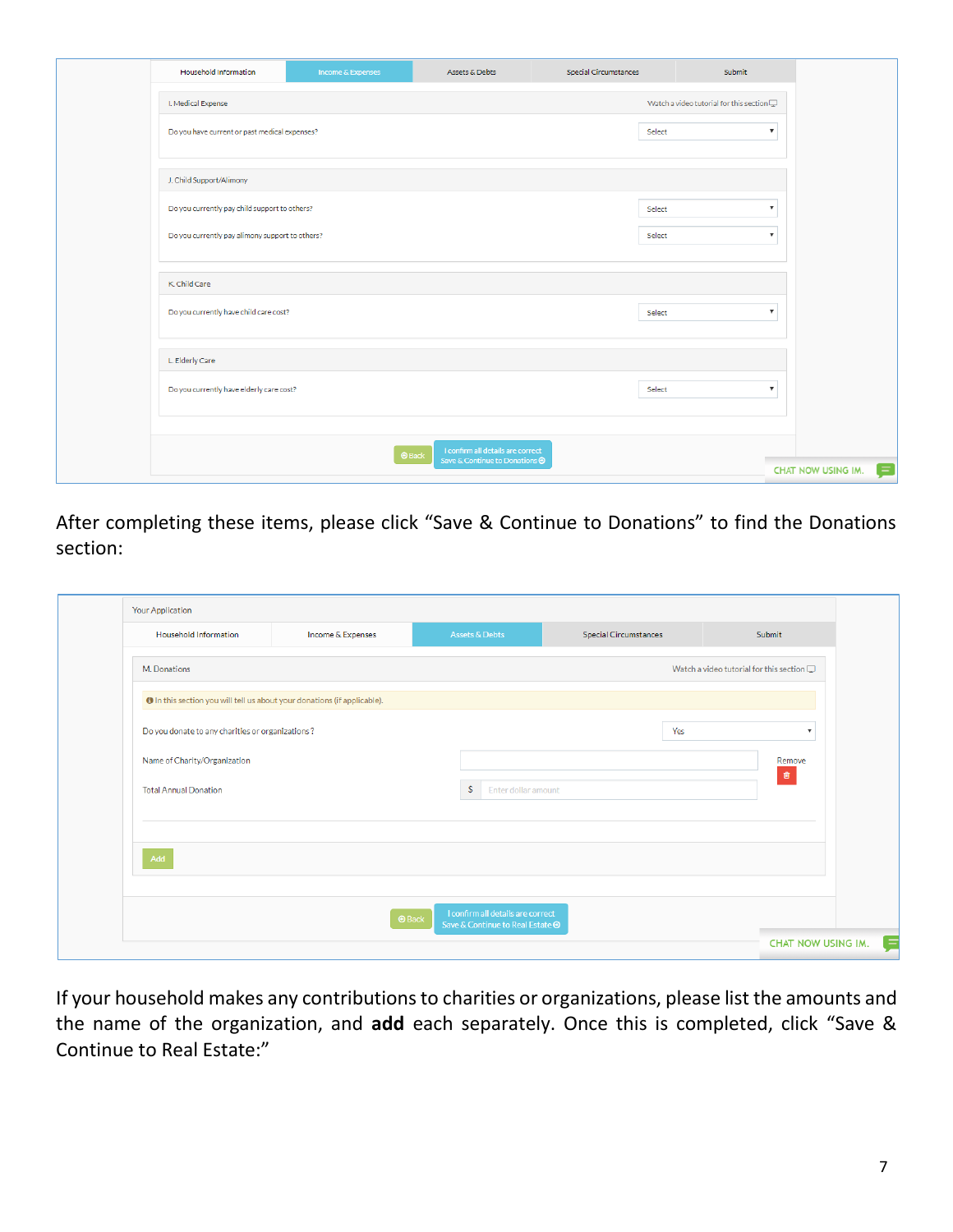| Your Application                                                      |                   |                                                                                     |                              |                                                |                           |
|-----------------------------------------------------------------------|-------------------|-------------------------------------------------------------------------------------|------------------------------|------------------------------------------------|---------------------------|
| Household Information                                                 | Income & Expenses | <b>Assets &amp; Debts</b>                                                           | <b>Special Circumstances</b> | Submit                                         |                           |
| N. Real Estate                                                        |                   |                                                                                     |                              | Watch a video tutorial for this section $\Box$ |                           |
| Do you own any additional property other then your primary residence? |                   |                                                                                     |                              | No                                             | $\boldsymbol{\mathrm{v}}$ |
| O. Retirement Plans                                                   |                   |                                                                                     |                              |                                                |                           |
| Do you currently have a retirement fund set up?                       |                   |                                                                                     |                              | No                                             | $\boldsymbol{\mathrm{v}}$ |
| P. Current Assets                                                     |                   |                                                                                     |                              |                                                |                           |
| Please enter totals for any that apply to your household              |                   |                                                                                     |                              |                                                |                           |
| <b>Checking Account</b>                                               | $\ddot{\text{S}}$ | Cash                                                                                |                              | $\frac{1}{2}$                                  |                           |
| Savings Account                                                       | \$                | Stocks, CDs, Bonds, etc.                                                            |                              | \$                                             |                           |
|                                                                       |                   |                                                                                     |                              |                                                |                           |
|                                                                       |                   | I confirm all details are correct<br><b>O</b> Back<br>Save & Continue to Vehicles ● |                              |                                                |                           |
|                                                                       |                   |                                                                                     |                              |                                                | CHAT NOW USING IM.        |

Here, you will be asked for information such as, additional property other than your primary residence, retirement plans, as well as current assets. Once these fields have been accurately completed, please click "Save & Continue to Vehicles." The next page of the application asks questions regarding your family's vehicles, recreational vehicles, as well as current debts, as seen below:

| <b>Your Application</b>                                  |                         |                                              |                       |                     |                                                   |
|----------------------------------------------------------|-------------------------|----------------------------------------------|-----------------------|---------------------|---------------------------------------------------|
| Household Information                                    | Income & Expenses       | <b>Assets &amp; Debts</b>                    | Special Circumstances |                     | Submit                                            |
| Q. Vehicles                                              |                         |                                              |                       |                     | Watch a video tutorial for this section $\square$ |
| Which option describes your family's vehicle expense(s)? |                         |                                              |                       | Select              | $\boldsymbol{\mathrm{v}}$                         |
|                                                          |                         |                                              |                       |                     |                                                   |
| R. Recreational Vehicles/Boats                           |                         |                                              |                       |                     |                                                   |
| Do you own any recreational vehicles/boats?              |                         |                                              |                       | Select              | $\boldsymbol{\mathrm{v}}$                         |
| S. Debts                                                 |                         |                                              |                       |                     |                                                   |
| Please enter totals for any that apply to your household |                         |                                              |                       |                     |                                                   |
| Credit Card<br>$$$ Enter dollar amount                   | <b>Bank Loans</b><br>\$ | Enter dollar amount                          | Other Debts<br>\$     | Enter dollar amount |                                                   |
| Student/Education Loans for:                             |                         |                                              |                       |                     |                                                   |
| Parent(s)/Guardian(s)<br>$$$ Enter dollar amount         | Dependent(s)<br>\$      | Enter dollar amount                          |                       |                     |                                                   |
|                                                          |                         |                                              |                       |                     |                                                   |
|                                                          | <b>O</b> Back           | I confirm all details are correct            |                       |                     |                                                   |
|                                                          |                         | Save & Continue to Custom Questions <b>→</b> |                       |                     | CHAT NOW USING IM.                                |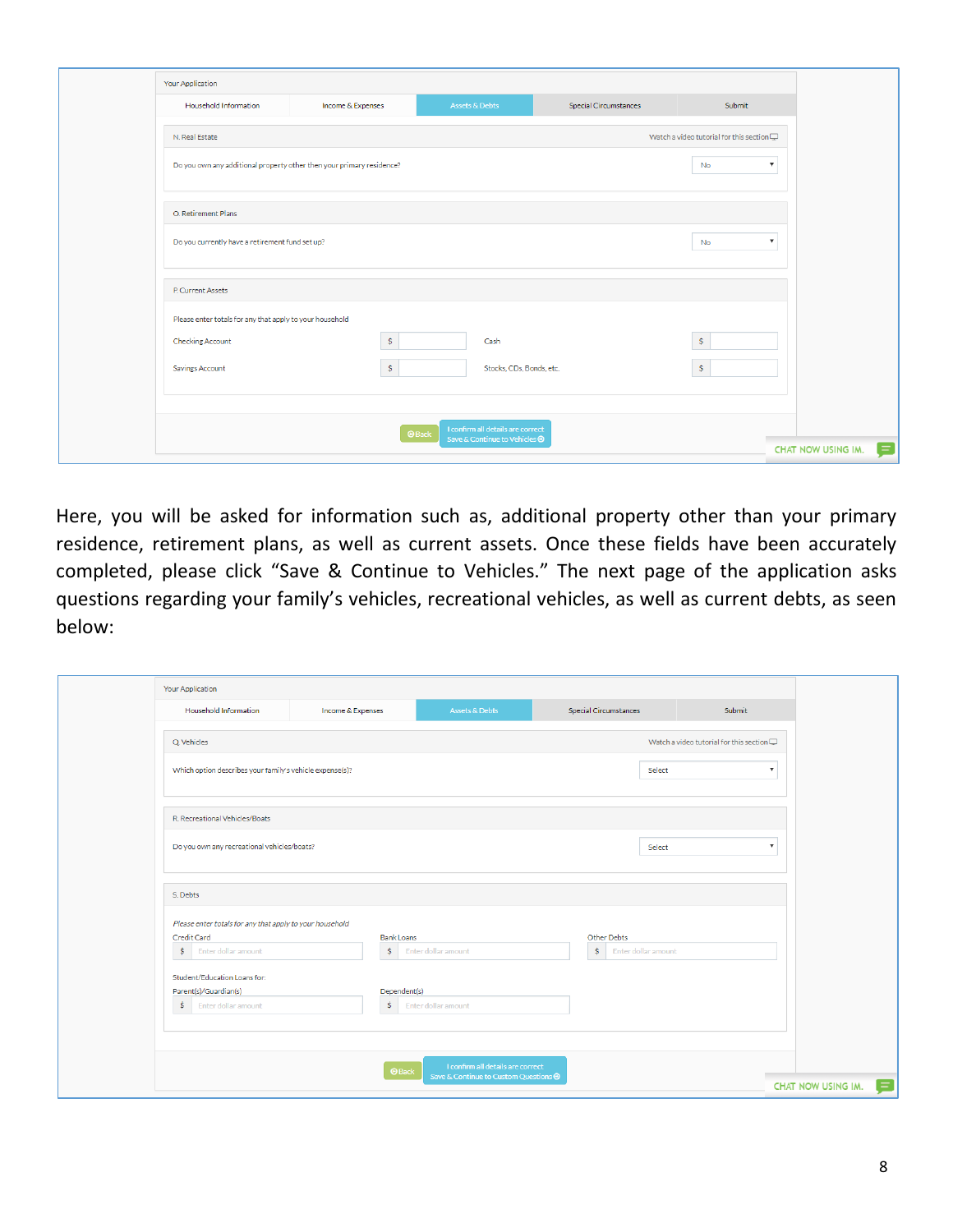After completing the applicable fields, be sure to click "Save & Continue to Custom Questions." If your school has decided to add any questions to the financial aid application, they will be found here:

|                     | <b>Household Information</b>                      | Income & Expenses                                                                    | Assets & Debts                                                                  | <b>Special Circumstances</b> | Submit             |
|---------------------|---------------------------------------------------|--------------------------------------------------------------------------------------|---------------------------------------------------------------------------------|------------------------------|--------------------|
| T. Custom Questions |                                                   |                                                                                      |                                                                                 |                              |                    |
|                     | School Name: Smart Aid Demo School                |                                                                                      |                                                                                 | School Code: 10427           |                    |
|                     | 1. What is the public school you are assigned to? | 2. What high school did the parent(s)/guardian(s) on this application graduate from? |                                                                                 |                              |                    |
|                     |                                                   |                                                                                      |                                                                                 |                              |                    |
|                     |                                                   |                                                                                      |                                                                                 |                              |                    |
|                     |                                                   | $\odot$ Back                                                                         | I confirm all details are correct<br>Save & Continue to Special Circumstances @ |                              |                    |
|                     |                                                   |                                                                                      |                                                                                 |                              | CHAT NOW USING IM. |

If your school does choose to implement these, please answer each of the following questions, then click the "Save & Continue to Special Circumstances" button once finished. Next, you will come to a Special Circumstances page where you can include any hardships your family may have recently gone through, or why you are applying for financial aid. Please note that you can select as many of these circumstances that apply to your family, as well as including a custom message, up to 3000 characters, by selecting "Other:"

| Household Information                                           | Income & Expenses                                                                                                                       | Assets & Debts                                                                   | Special Circumstances | Submit                                            |
|-----------------------------------------------------------------|-----------------------------------------------------------------------------------------------------------------------------------------|----------------------------------------------------------------------------------|-----------------------|---------------------------------------------------|
| U. Special Circumstances                                        |                                                                                                                                         |                                                                                  |                       | Watch a video tutorial for this section $\square$ |
| Your household is expecting another child this year.            |                                                                                                                                         |                                                                                  |                       |                                                   |
| You are in the process of a divorce or separation.              |                                                                                                                                         |                                                                                  |                       |                                                   |
| Your spouse will not cooperate in completing this form.         |                                                                                                                                         |                                                                                  |                       |                                                   |
| There has been a recent death in the household.                 |                                                                                                                                         |                                                                                  |                       |                                                   |
| A household member has been recently diagnosed as severely ill. |                                                                                                                                         |                                                                                  |                       |                                                   |
|                                                                 | A household member has a problem (addiction, mental illness, etc) that is causing financial stress.                                     |                                                                                  |                       |                                                   |
|                                                                 | You are a non-custodial parent who is required by your school to complete this financial aid form, in addition to the custodial parent. |                                                                                  |                       |                                                   |
| Your household does not pay rent or mortgage.                   |                                                                                                                                         |                                                                                  |                       |                                                   |
|                                                                 | Your household does not file a federal tax document (1040, 1040A, 1040EZ).                                                              |                                                                                  |                       |                                                   |
| A household member is recently unemployed.                      |                                                                                                                                         |                                                                                  |                       |                                                   |
| Other                                                           |                                                                                                                                         |                                                                                  |                       |                                                   |
|                                                                 |                                                                                                                                         |                                                                                  |                       |                                                   |
|                                                                 |                                                                                                                                         | I confirm all details are correct<br><b>OBack</b><br>Save & Continue to Submit @ |                       |                                                   |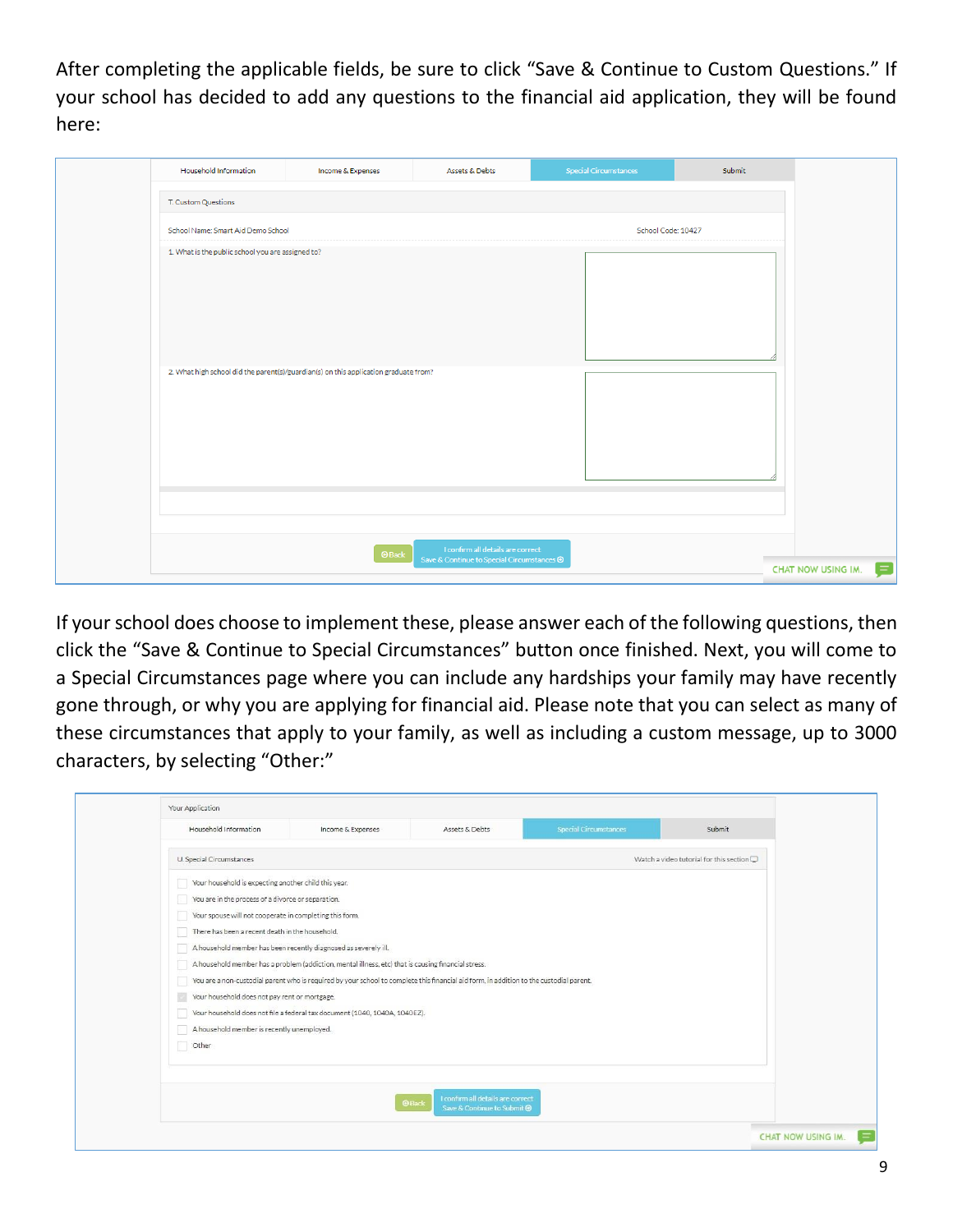After completing the Special Circumstances page, click "Save & Continue to Submit." We're almost done! The next page is where you will find Family School Codes (Parishioner and Non-Parishioner), your school's application fee as well as the Terms and Conditions. A family code must be selected in order for you to be considered for financial aid:

| Household Information         | Income & Expenses                                                                                                                                                                                                                                                                                                                                                                                                                                                                                                                                                                                                                                                                                                                                                                                                                                                                                                       | Assets & Debts | Special Circumstances  | Submit                                            |
|-------------------------------|-------------------------------------------------------------------------------------------------------------------------------------------------------------------------------------------------------------------------------------------------------------------------------------------------------------------------------------------------------------------------------------------------------------------------------------------------------------------------------------------------------------------------------------------------------------------------------------------------------------------------------------------------------------------------------------------------------------------------------------------------------------------------------------------------------------------------------------------------------------------------------------------------------------------------|----------------|------------------------|---------------------------------------------------|
| V. Submit                     |                                                                                                                                                                                                                                                                                                                                                                                                                                                                                                                                                                                                                                                                                                                                                                                                                                                                                                                         |                |                        | Watch a video tutorial for this section $\square$ |
| Family School Codes           |                                                                                                                                                                                                                                                                                                                                                                                                                                                                                                                                                                                                                                                                                                                                                                                                                                                                                                                         |                |                        |                                                   |
| Smart Aid Demo School         |                                                                                                                                                                                                                                                                                                                                                                                                                                                                                                                                                                                                                                                                                                                                                                                                                                                                                                                         |                | --Family School Code-- |                                                   |
| Application Fee               |                                                                                                                                                                                                                                                                                                                                                                                                                                                                                                                                                                                                                                                                                                                                                                                                                                                                                                                         |                |                        |                                                   |
| \$0.00 Total Application Cost |                                                                                                                                                                                                                                                                                                                                                                                                                                                                                                                                                                                                                                                                                                                                                                                                                                                                                                                         |                |                        |                                                   |
| Terms & Conditions            |                                                                                                                                                                                                                                                                                                                                                                                                                                                                                                                                                                                                                                                                                                                                                                                                                                                                                                                         |                |                        |                                                   |
| Tuition to debit my account.  | I understand that in order to be considered for financial aid, I must complete all sections of the application that apply to my household. I agree to submit all requested and<br>required documents to Smart Tuition, including all completed tax forms and other financial documents. I agree that Smart Tuition may contact me to request additional<br>information or documents as it pertains to this application. I agree to allow Smart Tuition to provide the school with an analysis based on required application and additional<br>publicly available information. I understand if I fail to submit the required tax forms and other financial documents or misrepresent information submitted on this application in<br>any way, I may be disqualified by the school from receiving financial aid. If I have selected to make my application processing fee via debit card or credit card I authorize Smart |                |                        |                                                   |
|                               |                                                                                                                                                                                                                                                                                                                                                                                                                                                                                                                                                                                                                                                                                                                                                                                                                                                                                                                         |                |                        | Submit                                            |
|                               |                                                                                                                                                                                                                                                                                                                                                                                                                                                                                                                                                                                                                                                                                                                                                                                                                                                                                                                         |                |                        | CHAT NOW USING IM.                                |

After clicking "Save & Continue to Payment," you are brought to the last page to the application! This page will show you your transaction number, as well as the total amount for the transaction. Please enter your credit card information and submit your payment. That's it! You've successfully applied for financial aid for the 2020-2021 school year! You may now upload your supporting documents for review. Please be aware that no applications will be reviewed without supporting documentation. If you have any questions, please feel free to contact our Parent Support Center at 1-800-360-8027, or email us at support@smartaidforparents.com.

After completing your application, please see the next page for instructions of how to upload your supporting documentation.